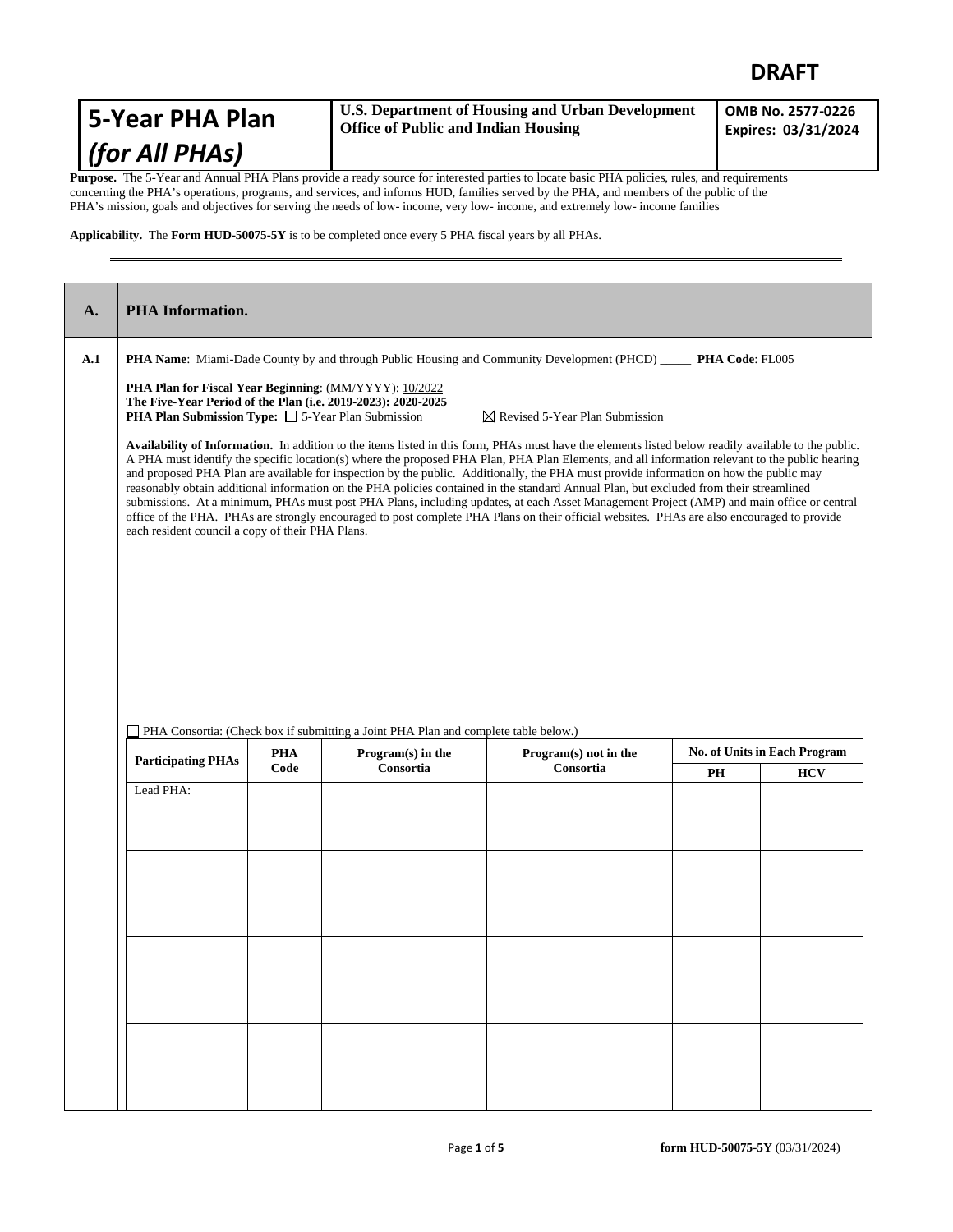| <b>B.</b>    | Plan Elements. Required for all PHAs completing this form.                                                                                                                                                                                                                                                                                                                                                                                                                                                                                                                                                                                                                                                                                                                                                                                                                                                                           |
|--------------|--------------------------------------------------------------------------------------------------------------------------------------------------------------------------------------------------------------------------------------------------------------------------------------------------------------------------------------------------------------------------------------------------------------------------------------------------------------------------------------------------------------------------------------------------------------------------------------------------------------------------------------------------------------------------------------------------------------------------------------------------------------------------------------------------------------------------------------------------------------------------------------------------------------------------------------|
| B.1          | Mission. State the PHA's mission for serving the needs of low-income, very low-income, and extremely low-income families in the PHA's<br>jurisdiction for the next five years.<br>We, the employees of Miami-Dade County and its housing department, Public Housing and Community Development<br>(PHCD), through our collective efforts to positively enhance and better serve this community with integrity, care, high<br>ethical standards, and competence, are committed to provide to low, very low, extremely low and moderate-income<br>residents of Miami-Dade County:<br>Affordable housing opportunities.<br>Neighborhood revitalization and stabilization activities.<br>$\bullet$<br>Partnerships with private and public entities to optimize resources through innovative programs.<br>$\bullet$<br>Efficient, compliant and effective management of resources.<br>$\bullet$                                           |
| B.2          | Goals and Objectives. Identify the PHA's quantifiable goals and objectives that will enable the PHA to serve the needs of low-income, very low-<br>income, and extremely low-income families for the next five years.<br><b>Refer to Exhibit 1</b>                                                                                                                                                                                                                                                                                                                                                                                                                                                                                                                                                                                                                                                                                   |
| B.3          | Progress Report. Include a report on the progress the PHA has made in meeting the goals and objectives described in the previous 5-Year Plan.<br><b>Refer to Exhibit 1</b>                                                                                                                                                                                                                                                                                                                                                                                                                                                                                                                                                                                                                                                                                                                                                           |
| B.4          | Violence Against Women Act (VAWA) Goals. Provide a statement of the PHA's goals, activities, objectives, policies, or programs that will<br>enable the PHA to serve the needs of child and adult victims of domestic violence, dating violence, sexual assault, or stalking.<br>PHCD has amended the Section 8 Administrative Plan and the Public Housing Admission and Continued Occupancy Policy and lease with the<br>required provisions pursuant to the final rule published on November 16, 2016, named Violence Against Women Reauthorization Act of 2013<br>(VAWA 2013): Implementation in HUD Housing Programs (Docket No. FR-5720-F-03). PHCD complies with the requirements for notification of<br>occupancy rights under VAWA and has established an emergency transfer plan.<br>As approved by a Board of County Commissioners' Resolution No. R-595-12 signs were posted in the public restrooms of buildings owned or |
| $\mathbf{C}$ | operated by Miami-Dade County. These signs provide contact information and assistance to domestic violence victims.<br>Other Document and/or Certification Requirements.                                                                                                                                                                                                                                                                                                                                                                                                                                                                                                                                                                                                                                                                                                                                                             |
| C.1          | Significant Amendment or Modification. Provide a statement on the criteria used for determining a significant amendment or modification to the<br>5-Year Plan.                                                                                                                                                                                                                                                                                                                                                                                                                                                                                                                                                                                                                                                                                                                                                                       |
| C.2          | <b>Resident Advisory Board (RAB) Comments.</b><br>(a) Did the RAB(s) have comments to the 5-Year PHA Plan?<br>Y N<br>$\Box$ $\Box$<br>ANNUAL PHA PLAN FOR FISCAL YEAR 2022-2023: A 45-DAY PUBLIC COMMENT TOOK PLACE FROM<br>MARCH 25, 2022, THROUGH MAY 8, 2022<br>(b) If yes, comments must be submitted by the PHA as an attachment to the 5-Year PHA Plan. PHAs must also include a narrative describing their<br>analysis of the RAB recommendations and the decisions made on these recommendations.                                                                                                                                                                                                                                                                                                                                                                                                                            |
| C.3          | Certification by State or Local Officials.<br>Form HUD-50077-SL, Certification by State or Local Officials of PHA Plans Consistency with the Consolidated Plan, must be submitted by the<br>PHA as an electronic attachment to the PHA Plan.                                                                                                                                                                                                                                                                                                                                                                                                                                                                                                                                                                                                                                                                                         |
| C.4          | Required Submission for HUD FO Review.<br>Did the public challenge any elements of the Plan?<br>(a)<br>Y N<br>$\Box$<br>П<br>(b) If yes, include Challenged Elements.                                                                                                                                                                                                                                                                                                                                                                                                                                                                                                                                                                                                                                                                                                                                                                |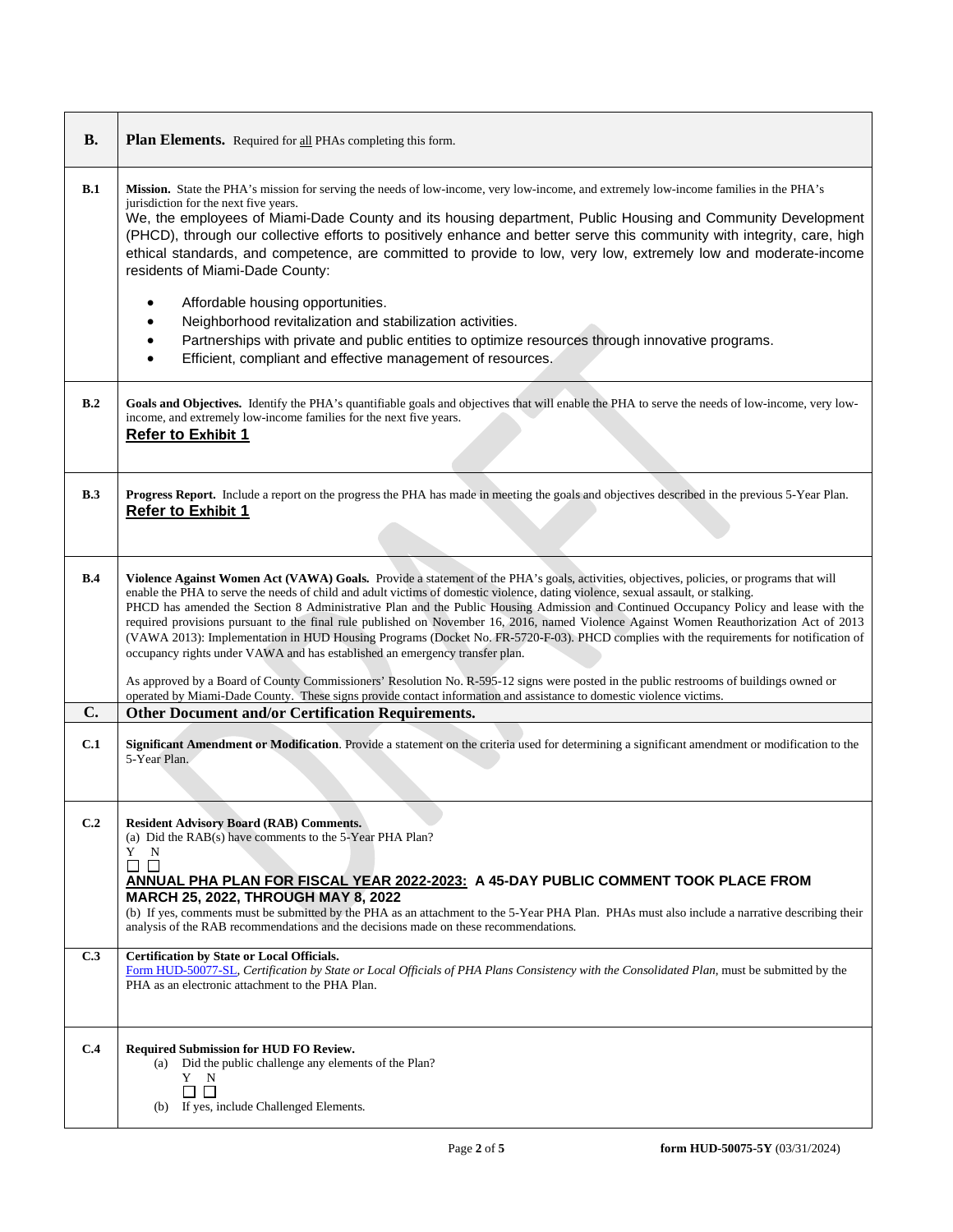| D.  | <b>Affirmatively Furthering Fair Housing (AFFH).</b>                                                                                                                                                                                                                                                                                                                                                                                                                                                                                                                                                                     |  |  |  |
|-----|--------------------------------------------------------------------------------------------------------------------------------------------------------------------------------------------------------------------------------------------------------------------------------------------------------------------------------------------------------------------------------------------------------------------------------------------------------------------------------------------------------------------------------------------------------------------------------------------------------------------------|--|--|--|
| D.1 |                                                                                                                                                                                                                                                                                                                                                                                                                                                                                                                                                                                                                          |  |  |  |
|     | Affirmatively Furthering Fair Housing. (Non-qualified PHAs are only required to complete this section on the Annual PHA Plan. All<br>qualified PHAs must complete this section.)                                                                                                                                                                                                                                                                                                                                                                                                                                         |  |  |  |
|     | Provide a statement of the PHA's strategies and actions to achieve fair housing goals outlined in an accepted Assessment of Fair Housing<br>(AFH) consistent with 24 CFR § 5.154(d)(5). Use the chart provided below. (PHAs should add as many goals as necessary to overcome fair<br>housing issues and contributing factors.) Until such time as the PHA is required to submit an AFH, the PHA is not obligated to complete<br>this chart. The PHA will fulfill, nevertheless, the requirements at 24 CFR § 903.7(o) enacted prior to August 17, 2015. See Instructions for<br>further detail on completing this item. |  |  |  |
|     | <b>Fair Housing Goal:</b>                                                                                                                                                                                                                                                                                                                                                                                                                                                                                                                                                                                                |  |  |  |
|     | Describe fair housing strategies and actions to achieve the goal                                                                                                                                                                                                                                                                                                                                                                                                                                                                                                                                                         |  |  |  |
|     |                                                                                                                                                                                                                                                                                                                                                                                                                                                                                                                                                                                                                          |  |  |  |
|     |                                                                                                                                                                                                                                                                                                                                                                                                                                                                                                                                                                                                                          |  |  |  |
|     | <b>Fair Housing Goal:</b>                                                                                                                                                                                                                                                                                                                                                                                                                                                                                                                                                                                                |  |  |  |
|     | Describe fair housing strategies and actions to achieve the goal                                                                                                                                                                                                                                                                                                                                                                                                                                                                                                                                                         |  |  |  |
|     |                                                                                                                                                                                                                                                                                                                                                                                                                                                                                                                                                                                                                          |  |  |  |
|     |                                                                                                                                                                                                                                                                                                                                                                                                                                                                                                                                                                                                                          |  |  |  |
|     | <b>Fair Housing Goal:</b>                                                                                                                                                                                                                                                                                                                                                                                                                                                                                                                                                                                                |  |  |  |
|     | Describe fair housing strategies and actions to achieve the goal                                                                                                                                                                                                                                                                                                                                                                                                                                                                                                                                                         |  |  |  |
|     |                                                                                                                                                                                                                                                                                                                                                                                                                                                                                                                                                                                                                          |  |  |  |
|     |                                                                                                                                                                                                                                                                                                                                                                                                                                                                                                                                                                                                                          |  |  |  |
|     |                                                                                                                                                                                                                                                                                                                                                                                                                                                                                                                                                                                                                          |  |  |  |
|     |                                                                                                                                                                                                                                                                                                                                                                                                                                                                                                                                                                                                                          |  |  |  |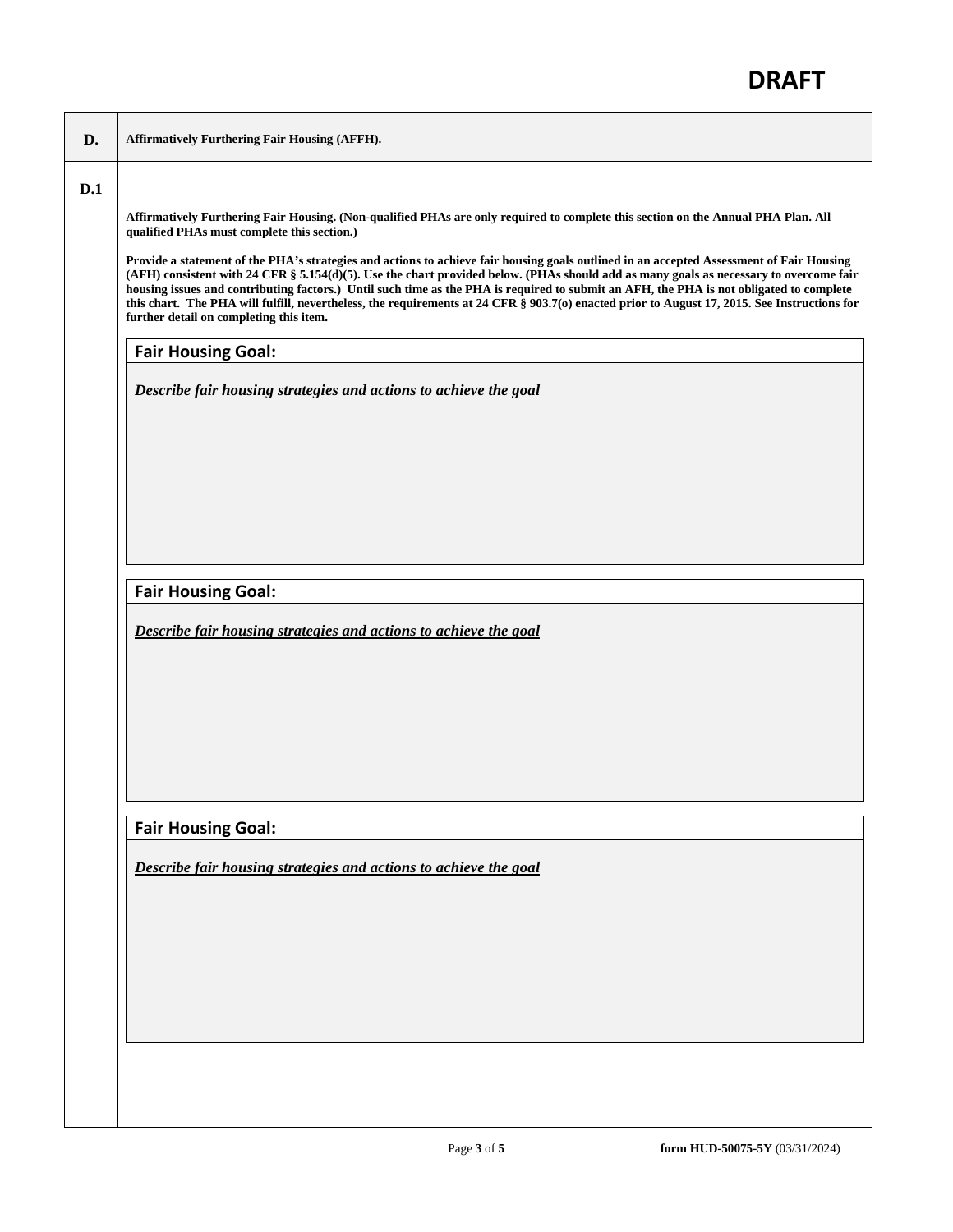#### **Instructions for Preparation of Form HUD-50075-5Y - 5-Year PHA Plan for All PHAs**

- **A. PHA Information.** All PHAs must complete this section. (24 CFR § 903.4)
	- **A.1** Include the full **PHA Name**, **PHA Code**, **PHA Fiscal Year Beginning** (MM/YYYY), **Five-Year Period** that the Plan covers, i.e. 2019-2023, **PHA Plan Submission Type**, and the **Availability of Information**, specific location(s) of all information relevant to the hearing and proposed PHA Plan.

**PHA Consortia**: Check box if submitting a Joint PHA Plan and complete the table.

#### **B. Plan Elements.**

- **B.1 Mission.** State the PHA's mission for serving the needs of low- income, very low- income, and extremely low- income families in the PHA's jurisdiction for the next five years.  $(24 \text{ CFR } \text{\&} 903.6(a)(1))$
- **B.2 Goals and Objectives**. Identify the PHA's quantifiable goals and objectives that will enable the PHA to serve the needs of lowincome, very low- income, and extremely low- income families for the next five years.  $(24 \text{ CFR} \frac{8}{9} 903.6(b)(1))$
- **B.3 Progress Report**. Include a report on the progress the PHA has made in meeting the goals and objectives described in the previous 5- Year Plan. [\(24 CFR § 903.6\(b\)\(2\)\)](http://ecfr.gpoaccess.gov/cgi/t/text/text-idx?c=ecfr&sid=13734845220744370804c20da2294a03&rgn=div5&view=text&node=24:4.0.3.1.3&idno=24#24:4.0.3.1.3.2.5.4)
- **B.4 Violence Against Women Act (VAWA) Goals.** Provide a statement of the PHA's goals, activities objectives, policies, or programs that will enable the PHA to serve the needs of child and adult victims of domestic violence, dating violence, sexual assault, or stalking.  $(24 \text{ CFR } \S$  903.6(a)(3)).

#### **C. Other Document and/or Certification Requirements.**

 **C.1 Significant Amendment or Modification**. Provide a statement on the criteria used for determining a significant amendment or modification to the 5-Year Plan. For modifications resulting from the Rental Assistance Demonstration (RAD) program, refer to the 'Sample PHA Plan Amendment' found in Notice PIH-2012-32, REV 2.

#### **C.2 Resident Advisory Board (RAB) comments**.

- (a) Did the public or RAB have comments?
- (b) If yes, submit comments as an attachment to the Plan and describe the analysis of the comments and the PHA's decision made on these recommendations. (24 CFR § 903.17(b), [24 CFR § 903.19\)](http://ecfr.gpoaccess.gov/cgi/t/text/text-idx?c=ecfr&sid=f41eb312b1425d2a95a2478fde61e11f&rgn=div5&view=text&node=24:4.0.3.1.3&idno=24#24:4.0.3.1.3.2.5.12)

#### **C.3 Certification by State or Local Officials.**

[Form HUD-50077-SL,](http://www.hud.gov/offices/adm/hudclips/forms/files/50077sl.doc) *Certification by State or Local Officials of PHA Plans Consistency with the Consolidated Plan*, must be submitted by the PHA as an electronic attachment to the PHA Plan.

#### **C.4 Required Submission for HUD FO Review**.

Challenged Elements.

- (a) Did the public challenge any elements of the Plan?
- (b) If yes, include such information as an attachment to the Annual PHA Plan or 5-Year PHA Plan with a description of any challenges to Plan elements, the source of the challenge, and the PHA's response to the public.

#### **D. Affirmatively Furthering Fair Housing.**

#### **(Non-qualified PHAs are only required to complete this section on the Annual PHA Plan. All qualified PHAs must complete this section.)**

**D.1 Affirmatively Furthering Fair Housing.** The PHA will use the answer blocks in item D.1 to provide a statement of its strategies and actions to implement each fair housing goal outlined in its accepted Assessment of Fair Housing (AFH) consistent with 24 CFR § 5.154(d)(5) that states, in relevant part: "To implement goals and priorities in an AFH, strategies and actions shall be included in program participants' … PHA Plans (including any plans incorporated therein) …. Strategies and actions must affirmatively further fair housing …." Use the chart provided to specify each fair housing goal from the PHA's AFH for which the PHA is the responsible program participant – whether the AFH was prepared solely by the PHA, jointly with one or more other PHAs, or in collaboration with a state or local jurisdiction – and specify the fair housing strategies and actions to be implemented by the PHA during the period covered by this PHA Plan. If there are more than three fair housing goals, add answer blocks as necessary.

Until such time as the PHA is required to submit an AFH, the PHA will not have to complete section D.; nevertheless, the PHA will address its obligation to affirmatively further fair housing in part by fulfilling the requirements at 24 CFR 903.7(o)(3) enacted prior to August 17, 2015, which means that it examines its own programs or proposed programs; identifies any impediments to fair housing choice within those programs; addresses those impediments in a reasonable fashion in view of the resources available; works with local jurisdictions to implement any of the jurisdiction's initiatives to affirmatively further fair housing that require the PHA's involvement; and maintain records reflecting these analyses and actions. Furthermore, under Section 5A(d)(15) of the U.S. Housing Act of 1937, as amended, a PHA must submit a civil rights certification with its Annual PHA Plan, which is described at 24 CFR 903.7(o)(1) except for qualified PHAs who submit the Form HUD-50077-CR as a standalone document.

This information collection is authorized by Section 511 of the Quality Housing and Work Responsibility Act, which added a new section 5A to the U.S. Housing Act of 1937, as amended, which introduced the 5-Year PHA Plan. The 5-Year PHA Plan provides the PHA's mission, goals and objectives for serving the needs of low- income, very low- income, and extremely lowincome families and the progress made in meeting the goals and objectives described in the previous 5-Year Plan.

Public reporting burden for this information collection is estimated to average 1.64 hours per year per response or 8.2 hours per response every five years, including the time for<br>reviewing instructions, searching existing information, and respondents are not required to complete this form, unless it displays a currently valid OMB Control Number.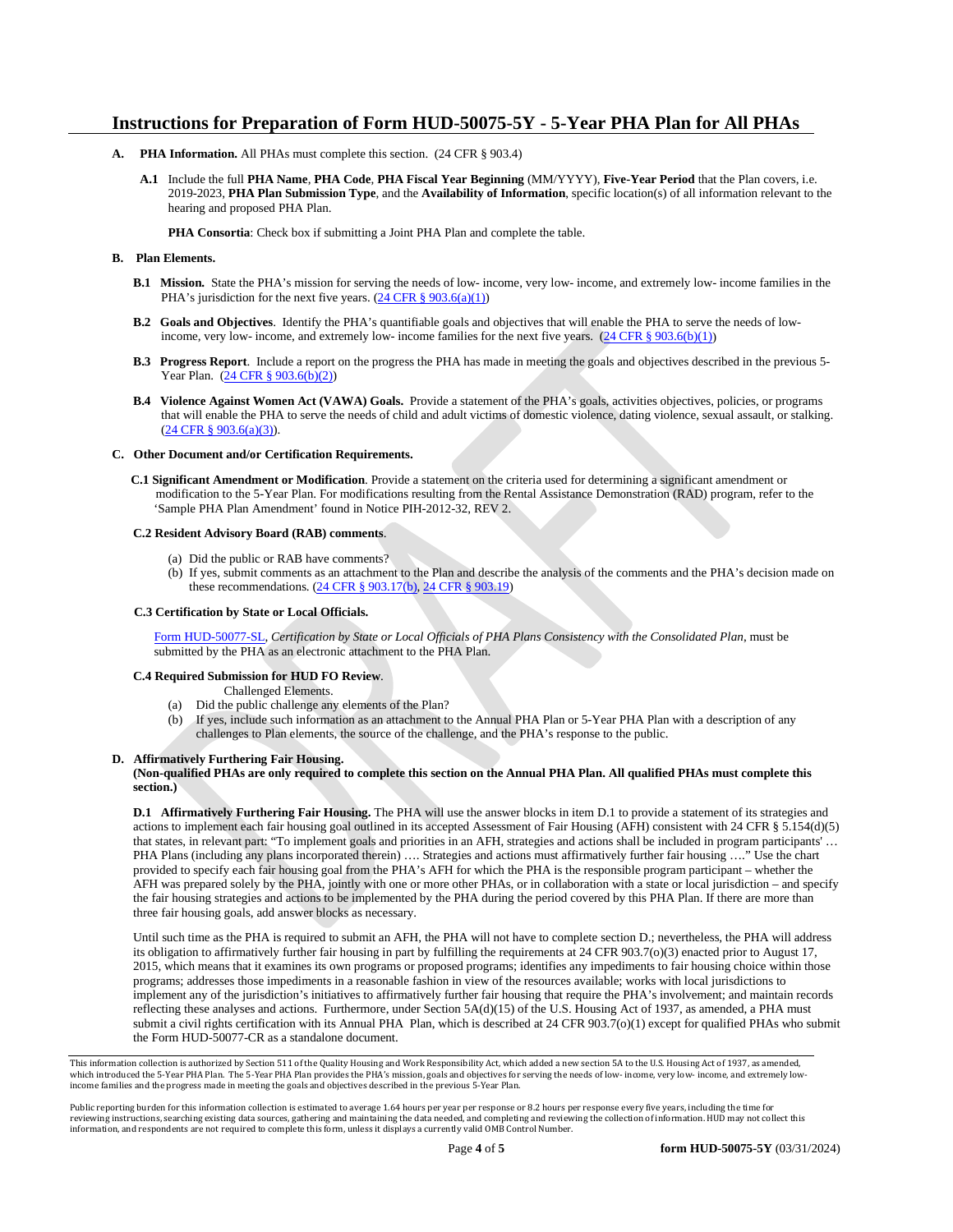**Privacy Act Notice.** The United States Department of Housing and Urban Development is authorized to solicit the information requested in this form by virtue of Title 12, U.S. Code,<br>Section 1701 et seq., and regulations pr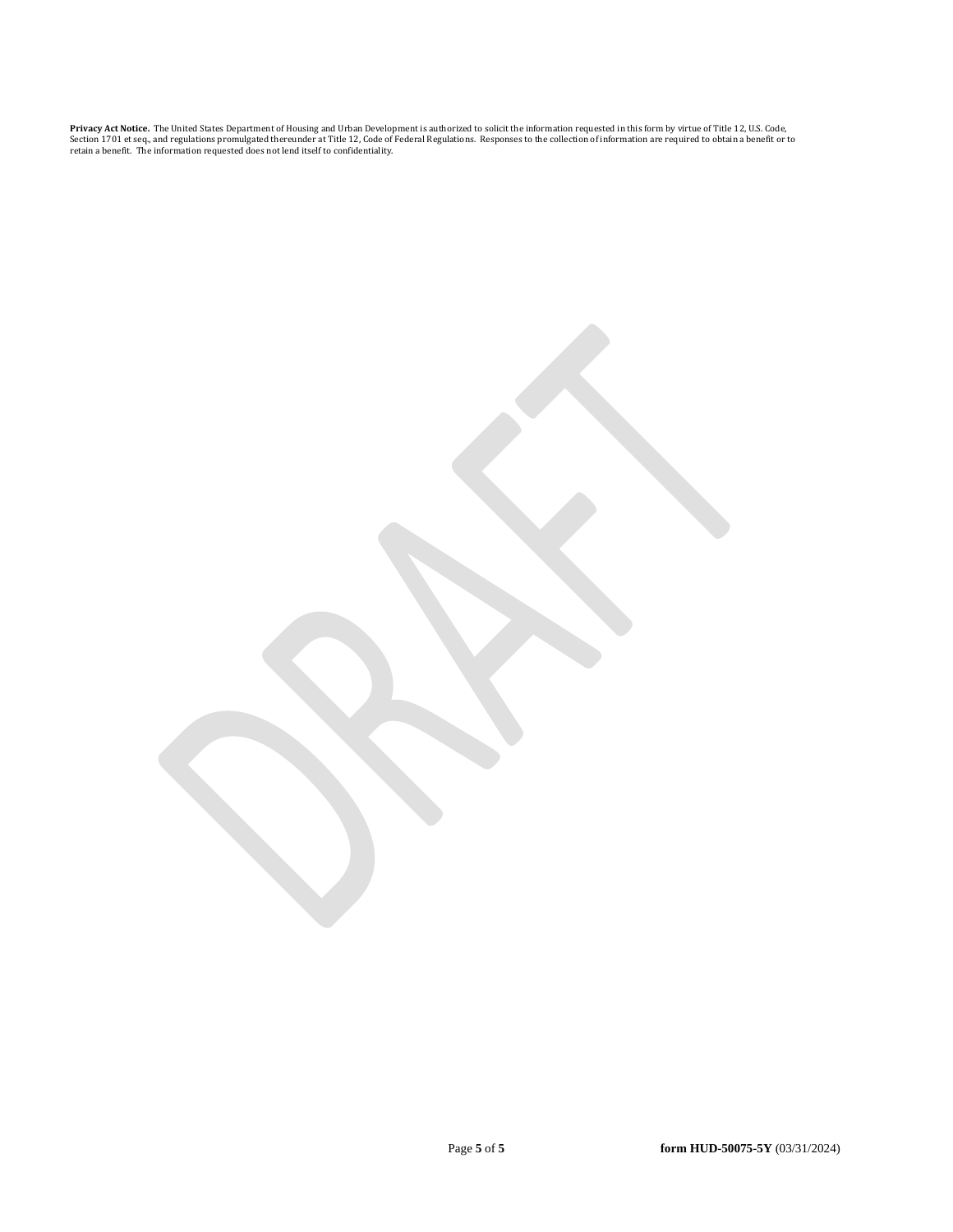# **EXHIBIT 1 TO 5-YEAR PHA PLAN (HUD-50075-SY) FOR**

*PHA Name: MIAMI-DADE COUNTY BY AND THROUGH PUBLIC HOUSING AND COMMUNITY DEVELOPMENT PHA Code: FL005*

**EFFECTIVE FISCAL YEAR BEGINNING: 10/2022 (2020-2025)**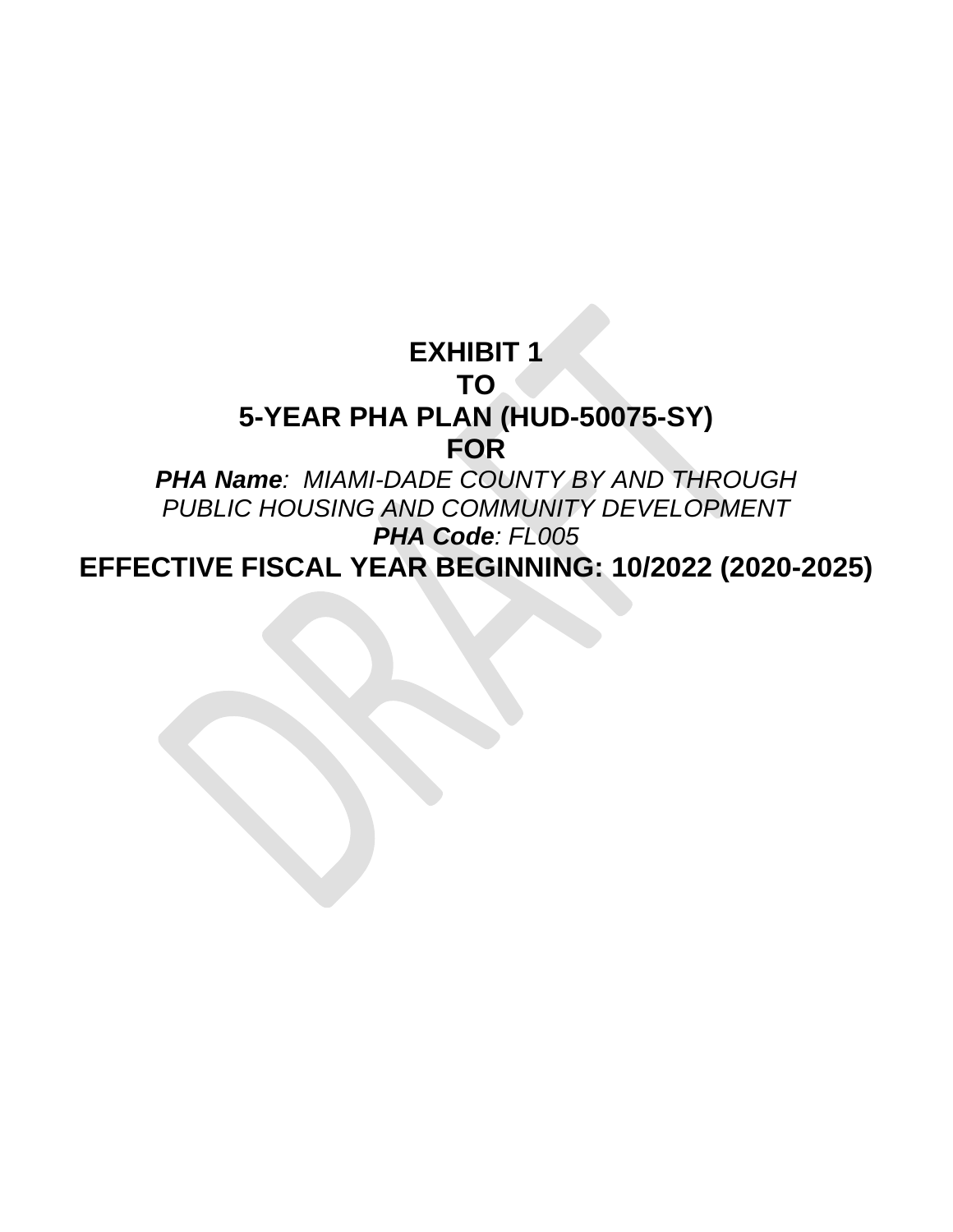## Table of Contents 5-Year PHA Plan Elements

| SECTION B - 5-YEAR PHA PLAN ELEMENTS APPLICABLE TO THE PUBLIC HOUSING PROGRAM  3         |  |
|------------------------------------------------------------------------------------------|--|
| Increase the availability of affordable housing that reflect HUD and local requirements3 |  |
|                                                                                          |  |
|                                                                                          |  |
|                                                                                          |  |

| <b>Part 2 - Housing Choice Voucher</b><br>SECTION B - 5-YEAR PHA PLAN ELEMENTS APPLICABLE TO THE HOUSING CHOICE VOUCHER 7 |  |
|---------------------------------------------------------------------------------------------------------------------------|--|
|                                                                                                                           |  |
|                                                                                                                           |  |
|                                                                                                                           |  |
|                                                                                                                           |  |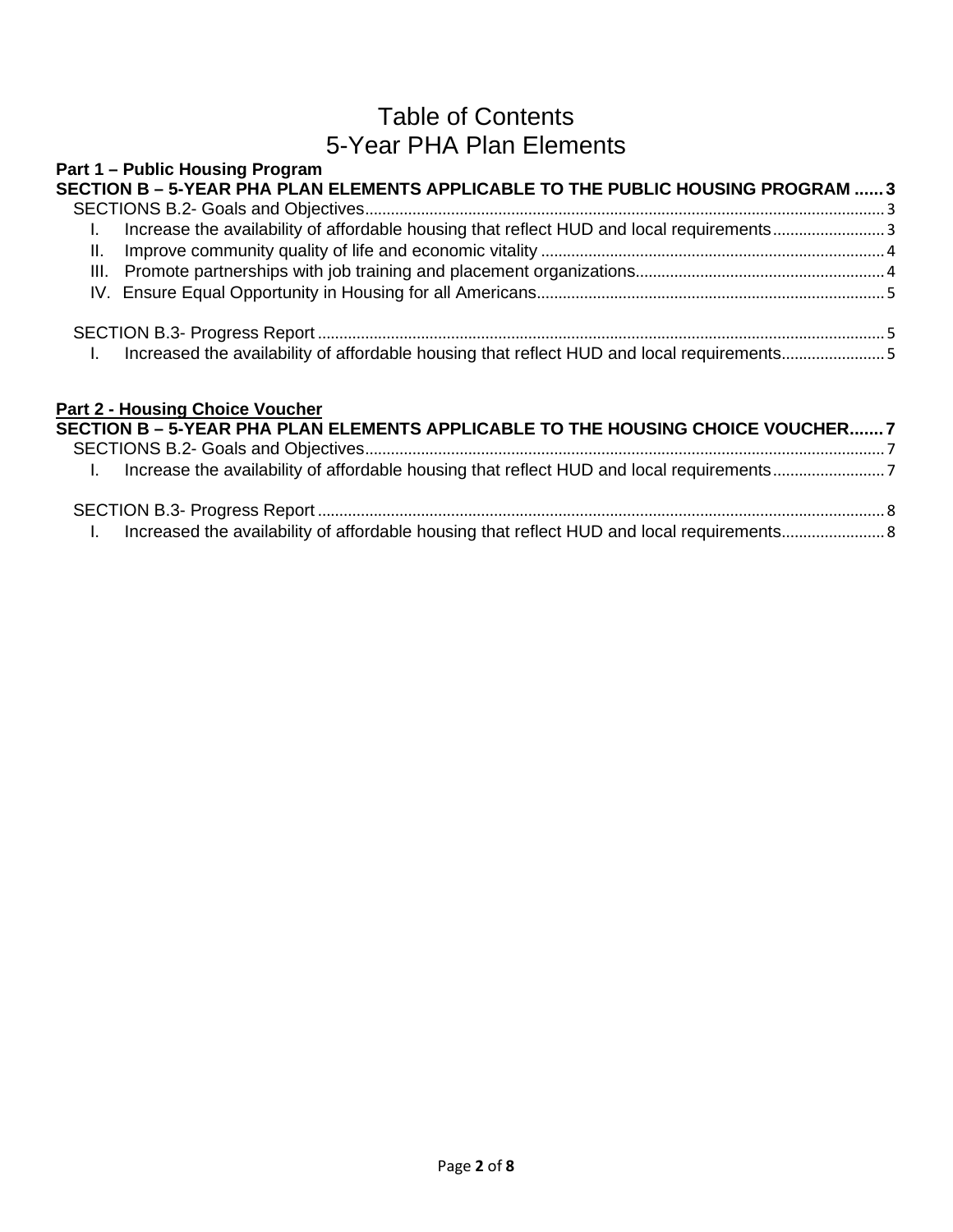#### <span id="page-7-0"></span>**Part 1 – Public Housing Program SECTION B – 5-YEAR PHA PLAN ELEMENTS APPLICABLE TO THE PUBLIC HOUSING PROGRAM**

## <span id="page-7-1"></span>**SECTIONS B.2- Goals and Objectives**

#### <span id="page-7-2"></span>**I. Increase the availability of affordable housing that reflect HUD and local requirements**

- A. Expand the supply of assisted housing
	- 1. Leverage private or other public funds and/or generate revenue to create additional housing opportunities
		- a) Apply for funding, grants and other similar funding opportunities that may become available to refurbish and/or create additional housing and related work.
		- b) Verify information of each household member through the Enterprise Income Verification (EIV) for debts owed to other housing authorities and for double subsidy.
		- c) Monitor the Deceased Tenants Report available in EIV.
		- d) Pursue revenue-generating opportunities for Public Housing, such as cell phone antenna towers on public housing properties, sharing of developer fee revenues from redevelopment activities or other revenue generating opportunities that may present themselves.
	- 2. Acquire or build units or developments
		- a) PHCD reserves the right to issue Request for Proposals (RFP's), Request for Qualifications (RFQ's), Request for Applications (RFA's) and other similar solicitation documents as needed to achieve stated plans and objectives.
		- b) PHCD reserves the right to submit demolition and/or disposition applications for any development site in our portfolio subject to the Board of County Commissioners and HUD's approval.
		- c) PHCD reserves the right to explore and access all available programs and funding sources that allow PHCD to continue its mission of providing and possibly expanding affordable housing opportunities.
	- d) PHCD intends to pursue all present and future HUD opportunities, as needed, that are or will become part of the RAD program.
- B. Improve the quality of assisted housing
	- 1. Improve Public Housing Assessment System (PHAS) Score
		- a) Continue improving its Public Housing Assessment System (PHAS) score with emphasis on management (MASS) and physical inspections (PASS) sub-indicators.
		- b) Continue the applicability of EIV's Income Information and Verification Reports (i.e. Multiple Subsidy Report, Identity Verification Report, Immigration Report, and Income Validation Tool Report).
		- c) Increase customer satisfaction
			- (1) Provide improved communication with management and referral services to residents.
	- 2. Concentrate on efforts to improve specific management functions
		- a) Deliver quality customer service to public housing residents.
		- b) Deliver quality maintenance services to public housing units.
		- c) Implement preventive maintenance efforts.
		- d) Review options to ensure economic viability of the Helen Sawyer Plaza Assisted Living Facility.
	- 3. Renovate or modernize public housing units.
		- a) Implement Capital Fund Program 5-Year Action Plan, in accordance with available funding.
		- b) May consider implementing a force account (in-house) laborers on either a permanent or temporary basis to perform construction work for capital fund projects.
		- c) Utilize contractors for projects presented in the 5-Year Action Plan.
		- d) Continue utilizing the Construction Services Contract, Miscellaneous Construction Contracts (MCC) 7360, (includes the Work Order Contract) as necessary, for miscellaneous work and vacant unit repairs.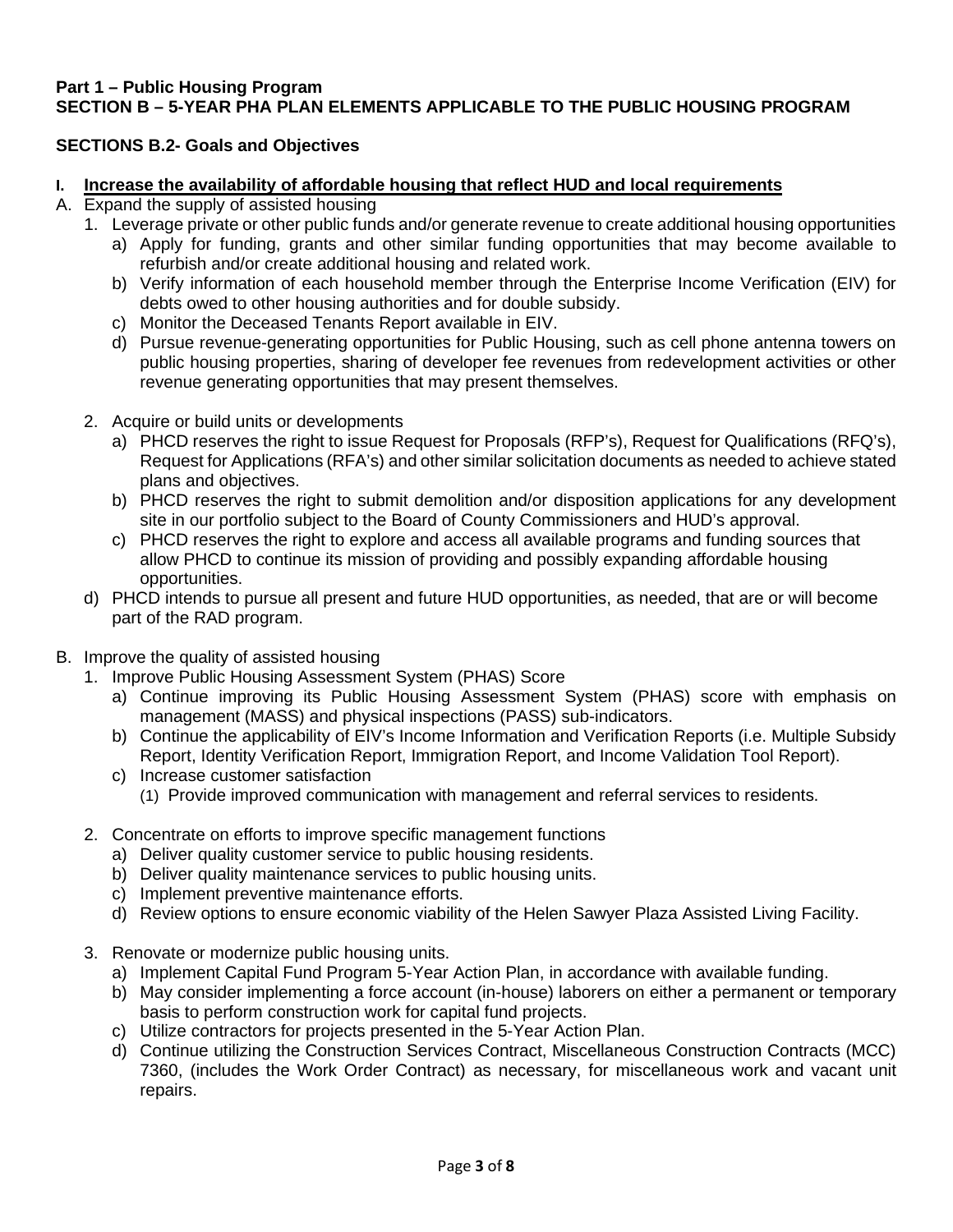- e) Due to utility modernization, building master meters, which are currently paid by Public Housing, may be replaced by individualized meters where the utility costs may become the responsibility of the resident.
- f) Incorporate Crime Prevention through Environmental Design (CPTED) practices during the design phases of new development projects in consultation with police departments.
- g) May utilize funds from the Capital Funds Financing Program (CFFP) upon approval.
- h) May apply for available hazard mitigation funds to replace or install generators and shutters in public housing developments.
- i) Create and develop a strategy for rehabilitation and redevelopment of public housing inventory over the next 10 years.
- j) PHCD may modernize, renovate and/or redevelop public housing developments through the use of the Rental Assistance Demonstration (RAD) program and Section 18 Disposition/RAD blending option.
- C. Increase assisted housing choices
	- 1. Applicants and current families will be advised of housing opportunities.
	- 2. May elect to dissolve the waiting lists periodically or as needed.
	- 3. Reduce public housing vacancies
		- a) Once the elderly population on the waiting list is exhausted, Public Housing may select "near elderly" for admission into "elderly" designated public housing units.
		- b) Continue the implementation of a pilot program for persons experiencing homelessness by collaborating with the Miami-Dade Homeless Trust.
		- c) May consider adding preferences to its admission policy to better assist elderly, special needs families, and/or eligible applicants.

### <span id="page-8-0"></span>**II. Improve community quality of life and economic vitality**

- A. Continue implementing public housing security improvements within budget limits.
- B. Continue meetings with resident councils to provide training on various aspects of resident organization and empowerment.
- C. May apply for grants and other funding sources to provide additional services for public housing programs.
- D. May modernize and/or redevelop public housing developments through the use of the RAD program and/or any other available tool.
- E. May request extension of grant obligations and expenditure deadlines as it may deem necessary.

### <span id="page-8-1"></span>**III. Promote partnerships with job training and placement organizations**

A. Increase the number of employed persons in assisted families.

- 1. Monitor contractors and subcontractors for compliance with Section 3 training and employment goals.
- 2. The Section 3 function will continue offering opportunities for employment and training programs.
- 3. Seek new partnerships with both public and private entities to enhance social and economic services to residents.
- 4. Increase resident participation requirements for social service providers operating at public housing sites.
- 5. May continue to apply for the Resident Opportunities and Self-Sufficiency (ROSS) Grant to assist families in public housing.
- 6. Identify supportive services to increase independence for the elderly or families with disabilities.
- 7. Continue providing Earned Income Disallowance (EID) to qualified families.
- 8. Continue incorporating specific Section 3 job requirements in public housing rehabilitation solicitations.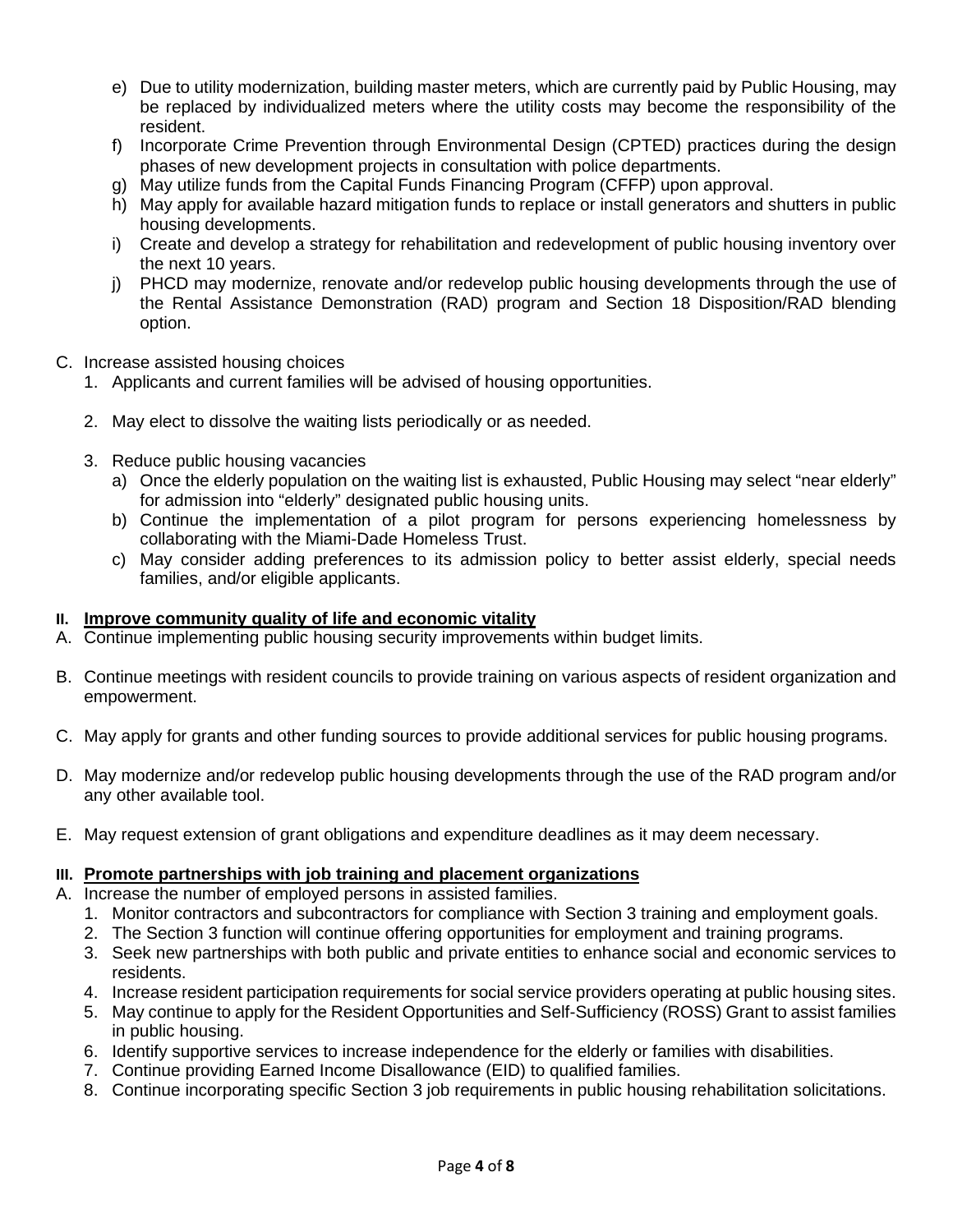## <span id="page-9-0"></span>**IV. Ensure Equal Opportunity in Housing for all Americans**

- A. Continue implementing Section 504, Americans with Disability Act (ADA), the Fair Housing Act, and the Voluntary Compliance Agreement (VCA) that will result in 459 Uniform Federal Accessibility Standards (UFAS) units.
- B. Continue to implement the Limited English Proficiency (LEP) policy.
- C. Remain committed to affirmatively furthering fair housing to ensure equal opportunity regardless of race, national origin, ethnic origin, color, sex, religion, age, disability, familial status, marital status, ancestry, status as victim of domestic violence, dating violence or stalking, actual or perceived sexual orientation, gender identity, gender expression, pregnancy or source of income.

## <span id="page-9-1"></span>**SECTION B.3- Progress Report**

## <span id="page-9-2"></span>**I. Increased the availability of affordable housing that reflect HUD and local requirements**

- A. Expanded the supply of assisted housing
	- 1. Leveraged private or other public funds and/or generated revenue to create additional housing opportunities.
		- a) Increased collection of outstanding debt from prior participants due to the information entered in Debts Owed to PHAs.
		- b) Avoided double subsidy cases by identifying applicants receiving housing assistance during initial screening.
		- c) Increased the availability of units by terminating housing assistance to single households listed on the Deceased Tenants Report.
	- 2. Acquired, built, or rehabilitated units (see detailed list in the Annual Plan's Progress Report).

## B. Improved quality of assisted housing

- 1. Public Housing Assessment System (PHAS) Score
	- a) Pursuant to HUD's approval of PHCD's request to waive 24 CFR Part 902, PHCD's rating as a Standard Performer (scored 78 points) under PHAS for fiscal year ended September 30, 2016, will be carried over for the fiscal year ended September 30, 2017. PHCD's rating under PHAS is pending for fiscal year ended September 30, 2018, and September 30, 2019. Pursuant to Notice PIH 2020- 05, HUD suspended the PHAS score for fiscal year end September 30, 2020.
	- b) Continued to routinely write-off bad debt balances and to identify fraud related accounts receivables.
- 2. Increased customer satisfaction
	- a) Established a risk assessment of safety and security needs.
	- b) Provided cameras, technological improvements, armed security guards and additional police presence at Liberty Square to reduce or prevent crime in the area.
	- c) Implemented measures to reduce or prevent crime for public housing projects as detailed below:
		- (1) Restored Cameras to Good State of Repairs
			- Edison Plaza
			- Goulds Plaza
			- Gwen Cherry 14
			- Gwen Cherry 22
			- Newberg
		- (2) Restored Cameras to Good State of Repairs and Improved Police Presence
			- Arthur Mays Village
		- (3) Provided armed security guards, as needed, throughout Public Housing Sites.
- 3. Increased assisted housing choices

In an effort to address the risk of homelessness, PHCD entered into a Memorandum of Understanding with the Miami-Dade County Homeless Trust for referrals of homeless persons transitioning out of a shelter, transitional housing program, rapid re-housing program, or permanent supportive housing. The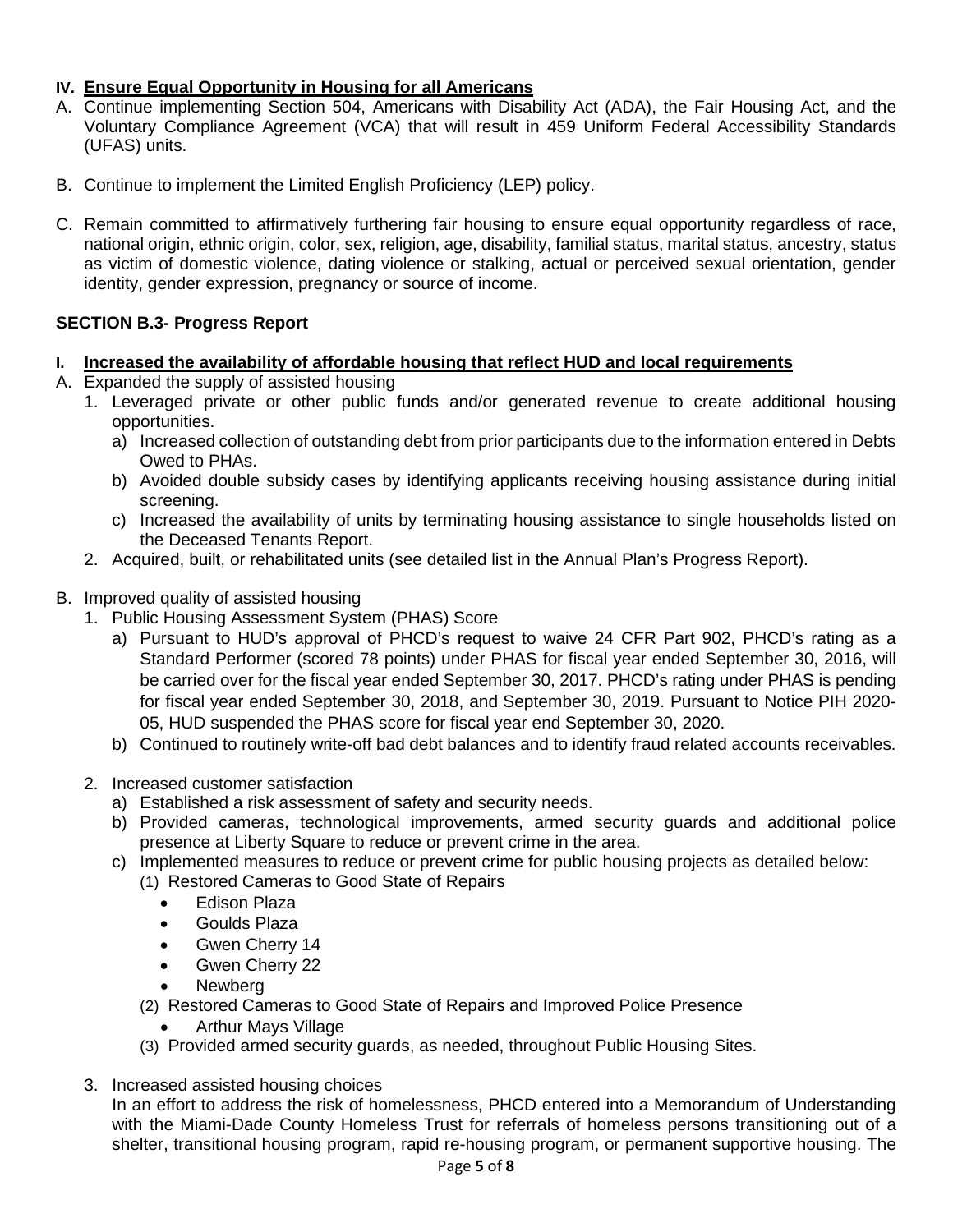program was initially limited to 25 Public Housing units. Due to the success of the Homeless Pilot Program, a second Memorandum of Understanding was executed for an additional 20 Public Housing units.

- 4. Concentrated on efforts to improve specific management functions
	- a) On September 16, 2015, the Board of County Commissioners approved Resolution No. R-772-15, to implement the energy conservation measures at various public housing sites.
- C. Increased assisted housing choices
	- 1. Continued processing applications received during the 2014 open registration periods.
	- 2. Reduced public housing vacancies by streamlining the screening process and reducing unit turnaround time.
- D. Improved community quality of life and economic vitality
	- 1. Implemented a policy to address over-income families in the Public Housing Program.
	- 2. Adopted a smoke-free policy pursuant to pursuant to HUD regulations 24 CFR Parts 965 and 966, and Miami-Dade Board of County Commissioners Resolution Nos. R-1003-15 and R-582-16.
	- 3. Increased the availability of affordable housing that reflect HUD and local requirements. a) Expanded the supply of assisted housing by identifying dilapidated developments for renovation.
- E. Promoted partnerships with job training and placement organizations
	- 1. Promoted Section 3 employment and contracting opportunities by monitoring contractors by including specific Section 3 requirements in solicitations.
- F. Ensured Equal Opportunity in Housing for all Americans
	- 1. Entered into a contract for oral and written translations.
	- 2. Increased Uniform Federal Accessibility Standards (UFAS) units.
	- 3. An amendment issued by HUD extended the duration of the Voluntary Compliance Agreement (VCA) until January 21, 2019 and requires Public Housing to convert 459 units.
	- 4. Continued to implement the VCA requirement to make its offices and public housing units within the PHCD portfolio accessible, countywide.
	- 5. Continued to provide reasonable accommodations for housing programs and services to persons with disabilities.
	- 6. Collected data from the current waiting lists via post-application questionnaire to gauge clients' disabilityrelated needs.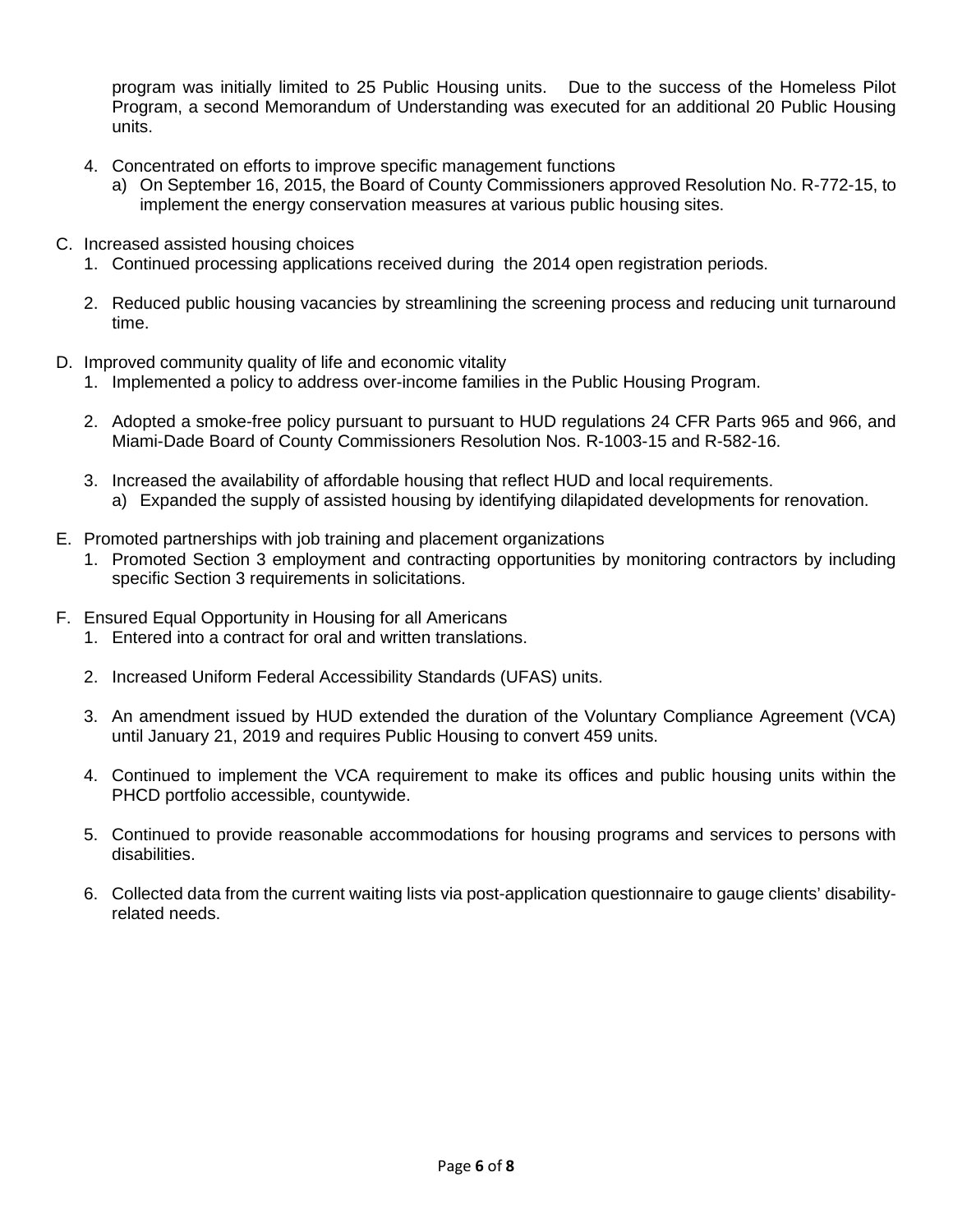### <span id="page-11-0"></span>**Part 2 – Housing Choice Voucher SECTION B – 5-YEAR PHA PLAN ELEMENTS APPLICABLE TO THE HOUSING CHOICE VOUCHER**

#### <span id="page-11-1"></span>**SECTIONS B.2- Goals and Objectives**

#### <span id="page-11-2"></span>**I. Increase the availability of affordable housing that reflect HUD and local requirements**

- A. Expand the supply of assisted housing
	- 1. Leverage private or other public funds and/or generate revenue to create additional housing opportunities.
		- a) Apply for funding, grants and other similar funding opportunities that may become available to refurbish and/or create additional housing and related work.
		- b) Verify information of each household member through the Enterprise Income Verification (EIV) for debts owed to other housing authorities and for double subsidy.
		- c) Monitor the Deceased Tenants Report available in EIV.
- B. Improve the quality of assisted housing
	- 1. Improve Section 8 Management Assessment Program (SEMAP) Score
		- a) Maintain High Performer status under Section 8 Management Assessment Program (SEMAP).
		- b) Continue the applicability of EIV's Income Information and Verification Reports (i.e. Multiple Subsidy Report, Identity Verification Report, Immigration Report, and Income Validation Tool Report).
	- 2. Increase customer satisfaction
		- a) Provide improved communication with management.
		- b) Section 8 will continue to receive and assess customer surveys to improve communication.
- C. Increase assisted housing choices
	- 1. Applicants and current participants will be advised of housing opportunities.
	- 2. May elect to dissolve the waiting lists periodically or as needed.
	- 3. Increase voucher usage
		- a) May consider adding preferences to its admission policy to better assist elderly, special needs families, project-based vouchers, and eligible applicants.
		- b) As needed may provide vouchers for development purposes including relocation and site basing.
- D. Improve community quality of life and economic vitality
	- 1. May apply for grants and other funding sources to provide additional services for assisted housing programs.
	- 2. May request extension of grant obligations and expenditure deadlines as it may deem necessary.
	- 3. Encourage a smoke-free policy pursuant to Miami-Dade County Commissioners Resolution Nos. R-1003- 15 and R-582-16.
- E. Promote partnerships with job training and placement organizations
	- 1. Increase the number of employed persons in assisted families.
		- a) Continue providing Earned Income Disallowance (EID) to qualified families.
- F. Ensure Equal Opportunity in Housing for all Americans
	- 1. Continue to implement the Limited English Proficiency (LEP) policy.
	- 2. Continue with affirmatively furthering fair housing to ensure equal opportunity regardless of race, national origin, ethnic origin, color, sex, religion, age, disability, familial status, marital status, ancestry, status as